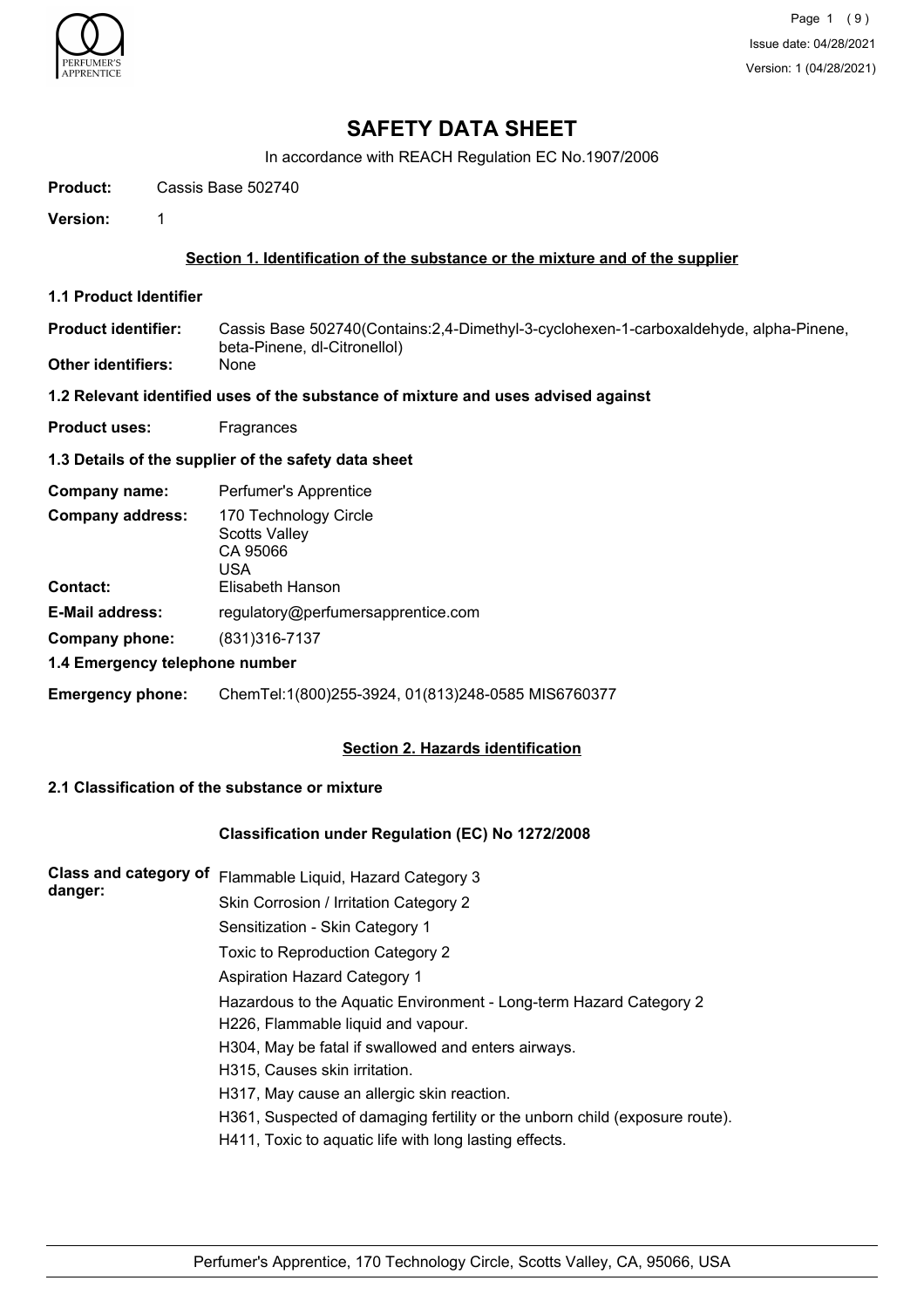

Page 2 (9) Issue date: 04/28/2021 Version: 1 (04/28/2021)

# **SAFETY DATA SHEET**

In accordance with REACH Regulation EC No.1907/2006

**Product:** Cassis Base 502740

**Version:** 1

**2.2 Label elements**

|                                     | Classification under Regulation (EC) No 1272/2008                                                                                                                                                                                                                                                                                                                                                                                                                                                                                                                                                                                                                                                                                                                                                                                                                                                                                                                                                                                                                                                                                                                                                                                                                                                                                                                                                                                                                                                                                                |
|-------------------------------------|--------------------------------------------------------------------------------------------------------------------------------------------------------------------------------------------------------------------------------------------------------------------------------------------------------------------------------------------------------------------------------------------------------------------------------------------------------------------------------------------------------------------------------------------------------------------------------------------------------------------------------------------------------------------------------------------------------------------------------------------------------------------------------------------------------------------------------------------------------------------------------------------------------------------------------------------------------------------------------------------------------------------------------------------------------------------------------------------------------------------------------------------------------------------------------------------------------------------------------------------------------------------------------------------------------------------------------------------------------------------------------------------------------------------------------------------------------------------------------------------------------------------------------------------------|
| Signal word:                        | Danger                                                                                                                                                                                                                                                                                                                                                                                                                                                                                                                                                                                                                                                                                                                                                                                                                                                                                                                                                                                                                                                                                                                                                                                                                                                                                                                                                                                                                                                                                                                                           |
| <b>Hazard statements:</b>           | H226, Flammable liquid and vapour.<br>H304, May be fatal if swallowed and enters airways.<br>H315, Causes skin irritation.<br>H317, May cause an allergic skin reaction.<br>H361, Suspected of damaging fertility or the unborn child (exposure route).<br>H411, Toxic to aquatic life with long lasting effects.                                                                                                                                                                                                                                                                                                                                                                                                                                                                                                                                                                                                                                                                                                                                                                                                                                                                                                                                                                                                                                                                                                                                                                                                                                |
| Supplemental<br>Information:        | EUH208, Contains 1-(5,5-Dimethyl-1-cyclohexen-1-yl)pent-4-en-1-one. May produce an allergic<br>reaction.                                                                                                                                                                                                                                                                                                                                                                                                                                                                                                                                                                                                                                                                                                                                                                                                                                                                                                                                                                                                                                                                                                                                                                                                                                                                                                                                                                                                                                         |
| <b>Precautionary</b><br>statements: | P210, Keep away from heat, sparks, open flames and hot surfaces. - No smoking.<br>P233, Keep container tightly closed.<br>P240, Ground/bond container and receiving equipment.<br>P241, Use explosion-proof electrical, ventilating and lighting equipment.<br>P242, Use only non-sparking tools.<br>P243, Take precautionary measures against static discharge.<br>P261, Avoid breathing vapour or dust.<br>P264, Wash hands and other contacted skin thoroughly after handling.<br>P272, Contaminated work clothing should not be allowed out of the workplace.<br>P273, Avoid release to the environment.<br>P280, Wear protective gloves/eye protection/face protection.<br>P301/310, IF SWALLOWED: Immediately call a POISON CENTER or doctor/physician.<br>P303/361/353, IF ON SKIN (or hair): Remove/take off immediately all contaminated clothing.<br>Rinse skin with water/shower.<br>P308/313, IF exposed or concerned: Get medical advice/attention.<br>P331, Do not induce vomiting.<br>P333/313, If skin irritation or rash occurs: Get medical advice/attention.<br>P362, Take off contaminated clothing and wash before reuse.<br>P370/378, In case of fire: Use carbon dioxide, dry chemical, foam for extinction.<br>P391, Collect spillage.<br>P403/235, Store in a well-ventilated place. Keep cool.<br>P405, Store locked up.<br>P501, Dispose of contents/container to approved disposal site, in accordance with local<br>regulations.<br>P202, Do not handle until all safety precautions have been read and understood. |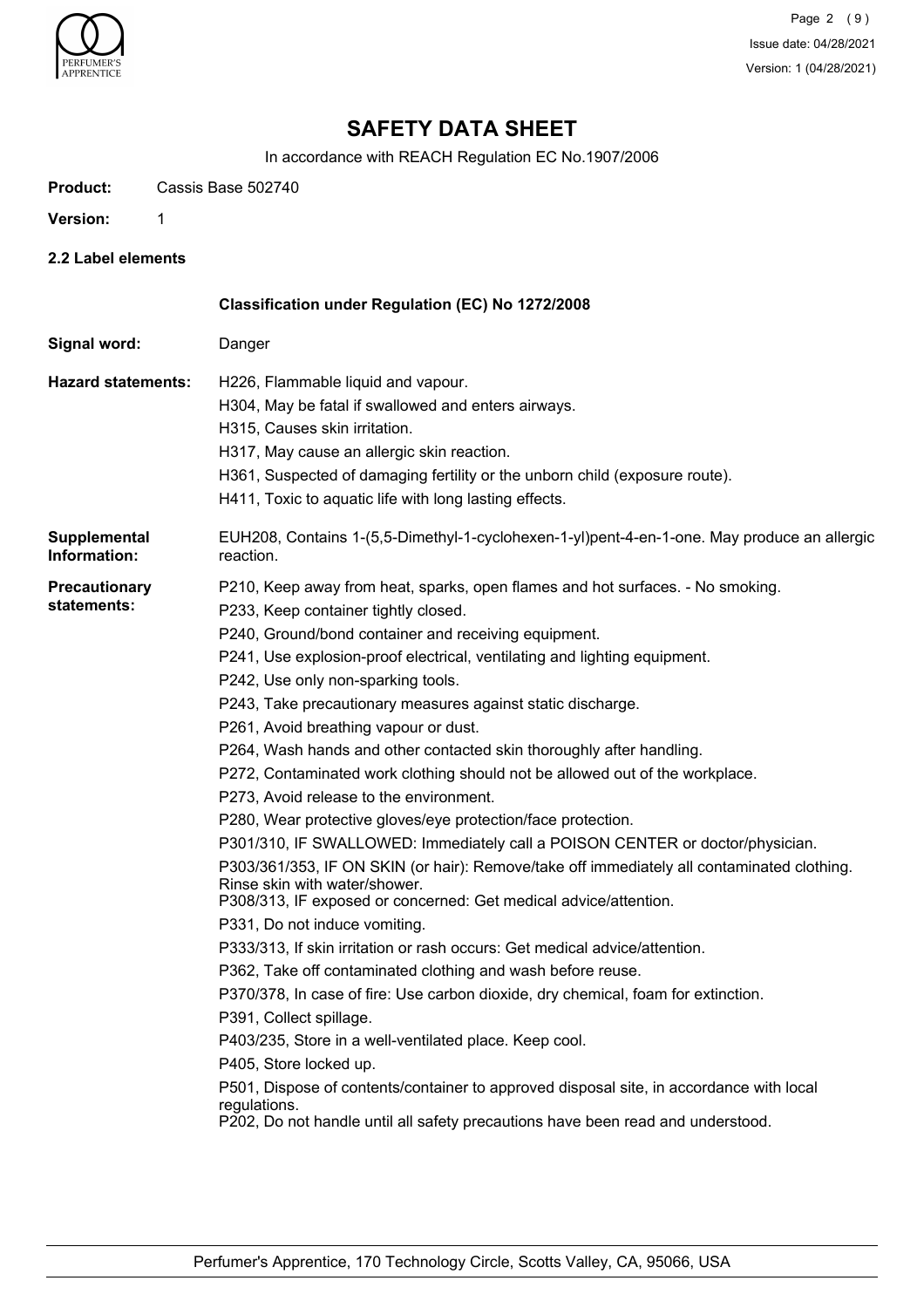

# **SAFETY DATA SHEET**

In accordance with REACH Regulation EC No.1907/2006



## **Section 3. Composition / information on ingredients**

# **3.2 Mixtures**

#### **Contains:**

| <b>Name</b>                                                | <b>CAS</b> | <b>EC</b> | <b>REACH Registration</b><br>No. | $\%$   | <b>Classification for</b><br>(CLP) 1272/2008                                                                                       |
|------------------------------------------------------------|------------|-----------|----------------------------------|--------|------------------------------------------------------------------------------------------------------------------------------------|
| <b>I</b> beta-Pinene                                       | 127-91-3   | 204-872-5 |                                  | 15.00% | Flam. Liq. 3-Skin Irrit.<br>2-Skin Sens. 1B-Asp.<br>Tox 1-Aquatic Acute 1-<br>Aquatic Chronic 1;<br>H226-H304-H315-<br>H317-H410.- |
| dl-Citronellol                                             | 106-22-9   | 203-375-0 |                                  | 5.00%  | Skin Irrit. 2-Eye Irrit. 2-<br>Skin Sens. 1B:H315-<br>H317-H319.-                                                                  |
| 2,2,5-Trimethyl-5-<br>pentylcyclopentanone                 | 65443-14-3 | 265-779-3 |                                  | 2.50%  | Aquatic Chronic 2;<br>H411,-                                                                                                       |
| 2,4-Dimethyl-3-<br>cyclohexen-1-<br>carboxaldehyde         | 68039-49-6 | 268-264-1 |                                  | 2.50%  | Skin Irrit. 2-Eye Irrit. 2-<br>Skin Sens. 1B-Aquatic<br>Chronic 2;H315-H317-<br>H319-H411,-                                        |
| alpha-Pinene                                               | 80-56-8    | 201-291-9 |                                  | 1.00%  | Flam. Liq. 3-Skin Irrit.<br>2-Skin Sens. 1B-Asp.<br>Tox 1-Aquatic Acute 1-<br>Aquatic Chronic 1;<br>H226-H304-H315-<br>H317-H410.- |
| 1-(5,5-Dimethyl-1-<br>cyclohexen-1-yl)pent-4-<br>len-1-one | 56973-85-4 | 260-486-7 |                                  | 0.50%  | Skin Sens. 1B;H317,-                                                                                                               |
| Tetrahydro-4-methyl-2-<br>(2-methylpropen-1-yl)<br>pyran   | 16409-43-1 | 240-457-5 |                                  | 0.50%  | Skin Irrit. 2-Eye Irrit. 2-<br>Repr. 2;H315-H319-<br>lH361.-                                                                       |

# **Substances with Community workplace exposure limits:**

Not Applicable

**Substances that are persistent, bioaccumulative and toxic or very persistent and very bioaccumulative, greater than 0.1%:**

Not Applicable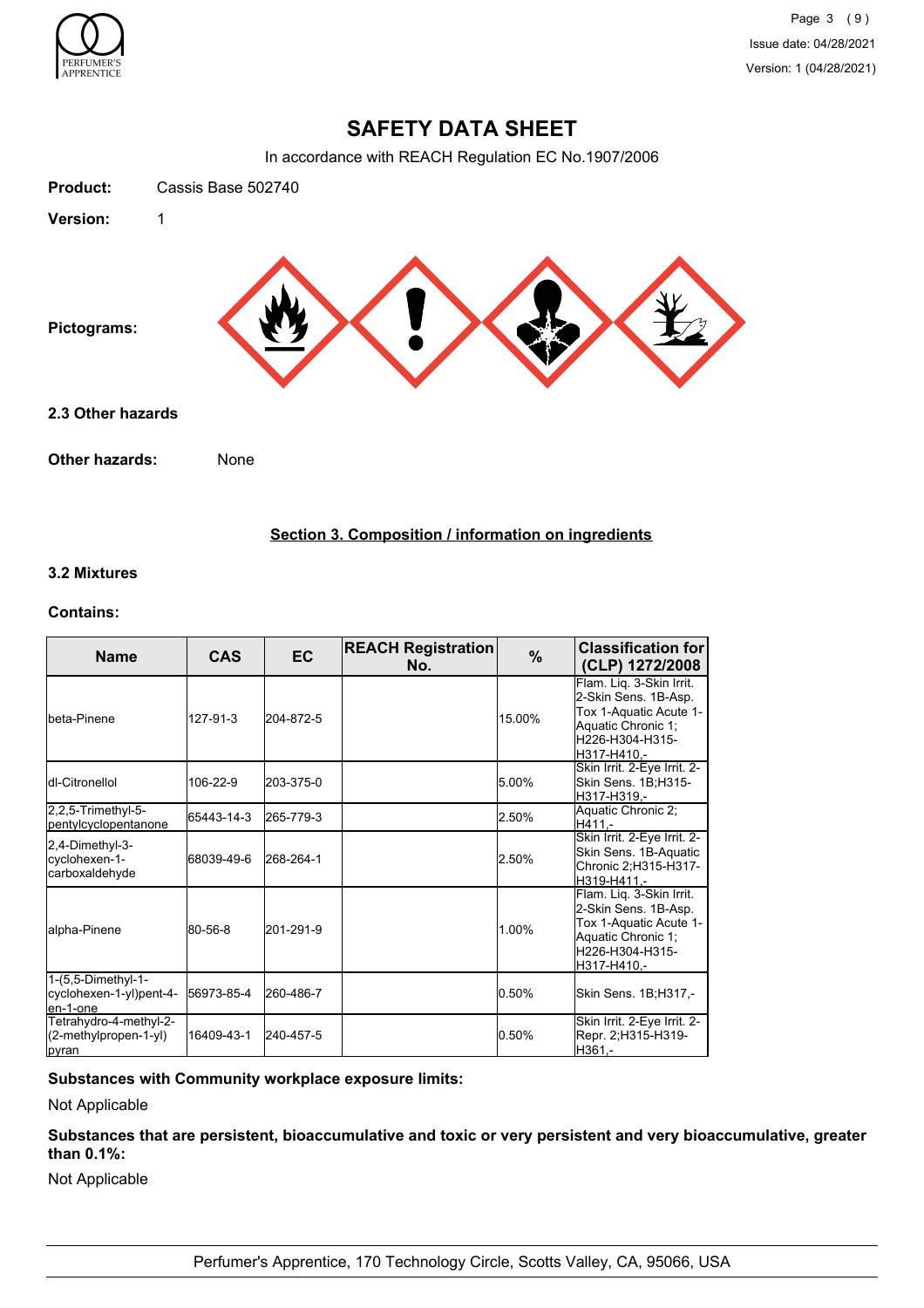

Page 4 (9) Issue date: 04/28/2021 Version: 1 (04/28/2021)

# **SAFETY DATA SHEET**

In accordance with REACH Regulation EC No.1907/2006

**Product:** Cassis Base 502740

**Version:** 1

#### **Section 4. First-aid measures**

#### **4.1 Description of first aid measures**

| Inhalation:           | Remove from exposure site to fresh air, keep at rest, and obtain medical attention.                           |
|-----------------------|---------------------------------------------------------------------------------------------------------------|
| Eye exposure:         | Flush immediately with water for at least 15 minutes. Contact physician if symptoms persist.                  |
| <b>Skin exposure:</b> | IF ON SKIN (or hair): Remove/take off immediately all contaminated clothing. Rinse skin with<br>water/shower. |
| Ingestion:            | IF SWALLOWED: Immediately call a POISON CENTER or doctor/physician.                                           |

#### **4.2 Most important symptoms and effects, both acute and delayed**

May be fatal if swallowed and enters airways.

Causes skin irritation.

May cause an allergic skin reaction.

Suspected of damaging fertility or the unborn child (exposure route).

# **4.3 Indication of any immediate medical attention and special treatment needed**

None expected, see Section 4.1 for further information.

#### **SECTION 5: Firefighting measures**

#### **5.1 Extinguishing media**

Suitable media: Carbon dioxide, Dry chemical, Foam.

#### **5.2 Special hazards arising from the substance or mixture**

In case of fire, may be liberated: Carbon monoxide, Unidentified organic compounds.

#### **5.3 Advice for fire fighters:**

In case of insufficient ventilation, wear suitable respiratory equipment.

## **Section 6. Accidental release measures**

#### **6.1 Personal precautions, protective equipment and emergency procedures:**

Avoid inhalation. Avoid contact with skin and eyes. See protective measures under Section 7 and 8.

#### **6.2 Environmental precautions:**

Keep away from drains, surface and ground water, and soil.

# **6.3 Methods and material for containment and cleaning up:**

Remove ignition sources. Provide adequate ventilation. Avoid excessive inhalation of vapours. Contain spillage immediately by use of sand or inert powder. Dispose of according to local regulations.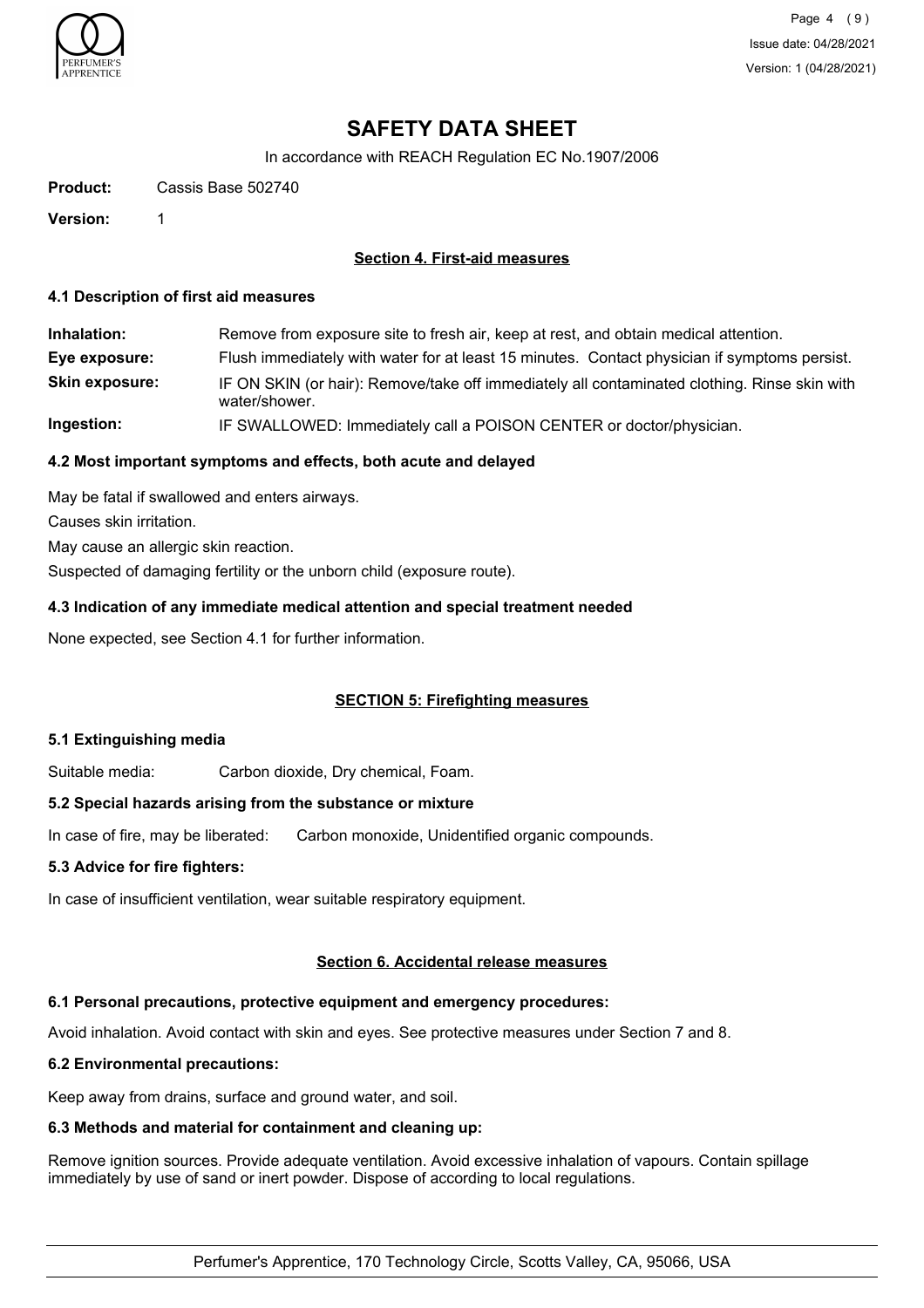

Page 5 (9) Issue date: 04/28/2021 Version: 1 (04/28/2021)

# **SAFETY DATA SHEET**

In accordance with REACH Regulation EC No.1907/2006

**Product:** Cassis Base 502740

**Version:** 1

#### **6.4 Reference to other sections:**

Also refer to sections 8 and 13.

## **Section 7. Handling and storage**

#### **7.1 Precautions for safe handling:**

Keep away from heat, sparks, open flames and hot surfaces. - No smoking.

#### **7.2 Conditions for safe storage, including any incompatibilities:**

Ground/bond container and receiving equipment. Use only non-sparking tools. Take precautionary measures against static discharge.

#### **7.3 Specific end use(s):**

Fragrances: Use in accordance with good manufacturing and industrial hygiene practices.

#### **Section 8. Exposure controls/personal protection**

#### **8.1 Control parameters**

Workplace exposure limits: Not Applicable

#### **8.2 Exposure Controls**

#### **Eye / Skin Protection**

Wear protective gloves/eye protection/face protection

#### **Respiratory Protection**

Under normal conditions of use and where adequate ventilation is available to prevent build up of excessive vapour, this material should not require special engineering controls. However, in conditions of high or prolonged use, or high temperature or other conditions which increase exposure, the following engineering controls can be used to minimise exposure to personnel: a) Increase ventilation of the area with local exhaust ventilation. b) Personnel can use an approved, appropriately fitted respirator with organic vapour cartridge or canisters and particulate filters. c) Use closed systems for transferring and processing this material.

Also refer to Sections 2 and 7.

#### **Section 9. Physical and chemical properties**

#### **9.1 Information on basic physical and chemical properties**

| Appearance:                     | Not determined |
|---------------------------------|----------------|
| Odour:                          | Not determined |
| <b>Odour threshold:</b>         | Not determined |
| pH:                             | Not determined |
| Melting point / freezing point: | Not determined |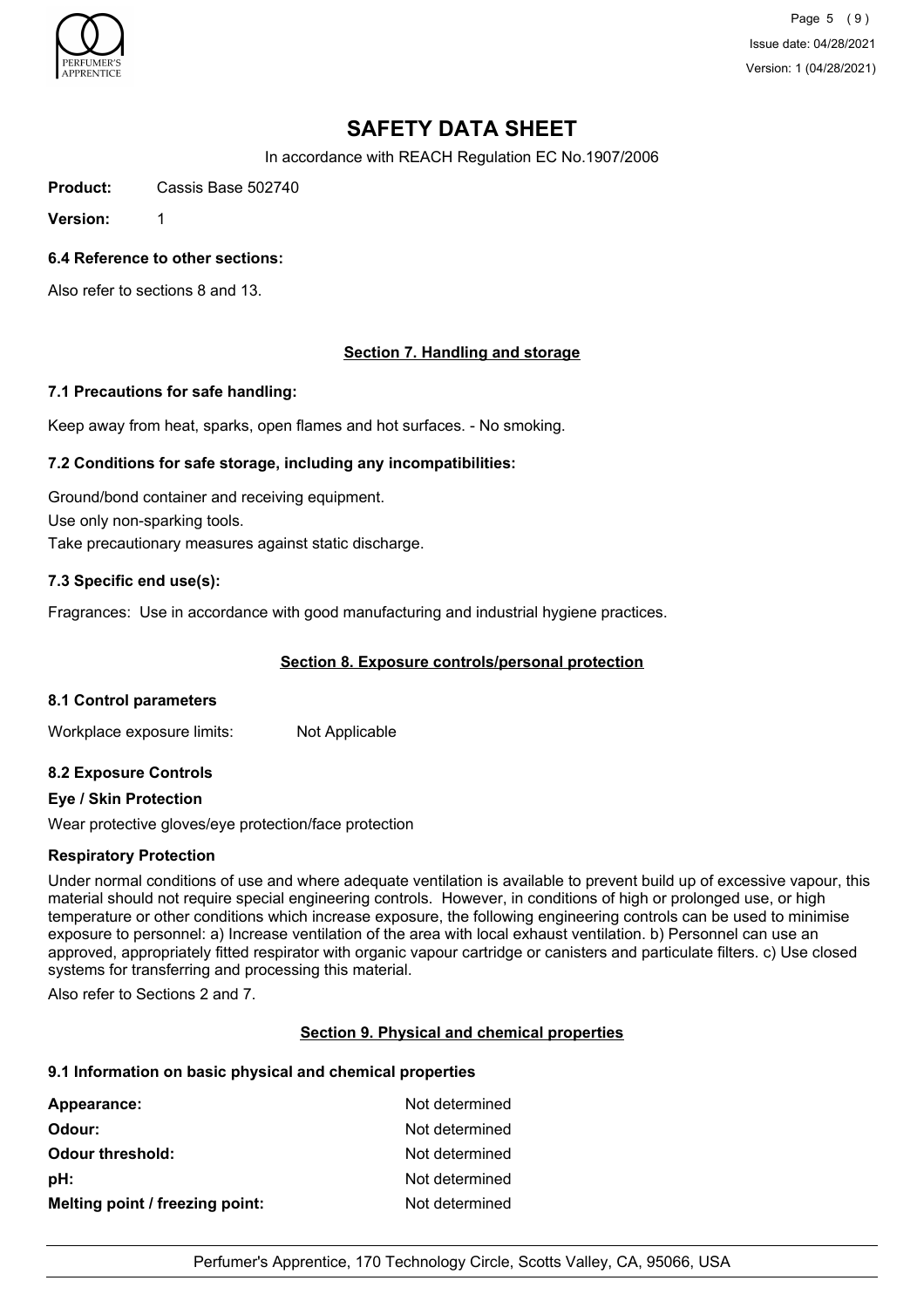

Page 6 (9) Issue date: 04/28/2021 Version: 1 (04/28/2021)

# **SAFETY DATA SHEET**

In accordance with REACH Regulation EC No.1907/2006

**Product:** Cassis Base 502740

**Version:** 1

| Initial boiling point / range:                | Not determined                               |
|-----------------------------------------------|----------------------------------------------|
| <b>Flash point:</b>                           | 50 $°C$                                      |
| <b>Evaporation rate:</b>                      | Not determined                               |
| Flammability (solid, gas):                    | Not determined                               |
| Upper/lower flammability or explosive limits: | Product does not present an explosion hazard |
| Vapour pressure:                              | Not determined                               |
| Vapour density:                               | Not determined                               |
| <b>Relative density:</b>                      | 1.0100                                       |
| Solubility(ies):                              | Not determined                               |
| Partition coefficient: n-octanol/water:       | Not determined                               |
| Auto-ignition temperature:                    | Not determined                               |
| <b>Decomposition temperature:</b>             | Not determined                               |
| Viscosity:                                    | Not determined                               |
| <b>Explosive properties:</b>                  | Not expected                                 |
| <b>Oxidising properties:</b>                  | Not expected                                 |
|                                               |                                              |

**9.2 Other information:** None available

# **Section 10. Stability and reactivity**

#### **10.1 Reactivity:**

Presents no significant reactivity hazard, by itself or in contact with water.

#### **10.2 Chemical stability:**

Good stability under normal storage conditions.

#### **10.3 Possibility of hazardous reactions:**

Not expected under normal conditions of use.

#### **10.4 Conditions to avoid:**

Avoid extreme heat.

# **10.5 Incompatible materials:**

Avoid contact with strong acids, alkalis or oxidising agents.

# **10.6 Hazardous decomposition products:**

Not expected.

# **Section 11. Toxicological information**

#### **11.1 Information on toxicological effects**

This mixture has not been tested as a whole for health effects. The health effects have been calculated using the methods outlined in Regulation (EC) No 1272/2008 (CLP).

Acute Toxicity Oral **2008** > 5000

Acute Toxicity: **Acute Toxicity:** Based on available data the classification criteria are not met.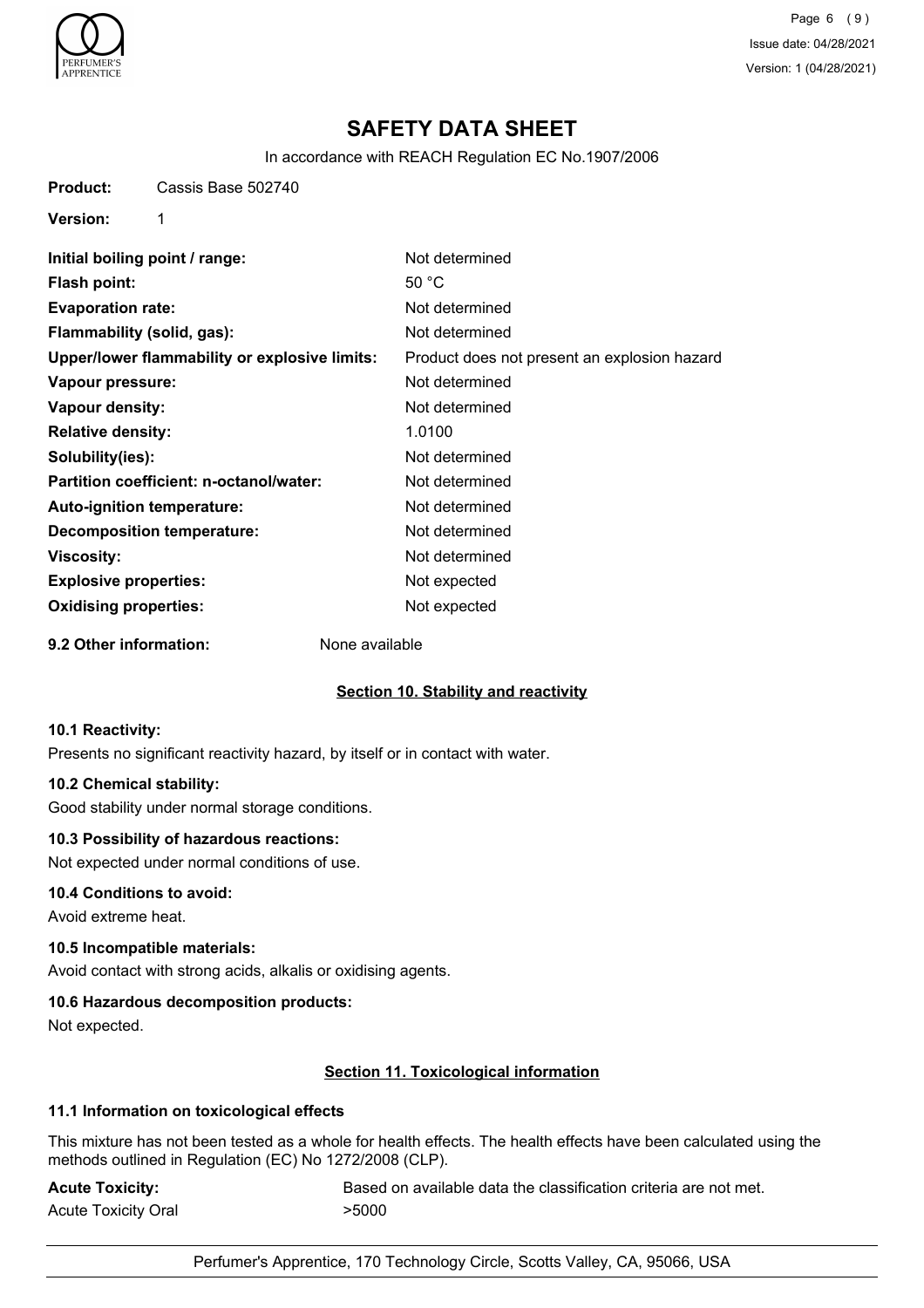

Page 7 (9) Issue date: 04/28/2021 Version: 1 (04/28/2021)

# **SAFETY DATA SHEET**

In accordance with REACH Regulation EC No.1907/2006

| Cassis Base 502740<br><b>Product:</b> |  |
|---------------------------------------|--|
|---------------------------------------|--|

**Version:** 1

| <b>Acute Toxicity Dermal</b>              | >5000                                                            |
|-------------------------------------------|------------------------------------------------------------------|
| <b>Acute Toxicity Inhalation</b>          | Not Available                                                    |
| <b>Skin corrosion/irritation:</b>         | Skin Corrosion / Irritation Category 2                           |
| Serious eye damage/irritation:            | Based on available data the classification criteria are not met. |
| <b>Respiratory or skin sensitisation:</b> | Sensitization - Skin Category 1                                  |
| Germ cell mutagenicity:                   | Based on available data the classification criteria are not met. |
| <b>Carcinogenicity:</b>                   | Based on available data the classification criteria are not met. |
| <b>Reproductive toxicity:</b>             | Toxic to Reproduction Category 2                                 |
| <b>STOT-single exposure:</b>              | Based on available data the classification criteria are not met. |
| <b>STOT-repeated exposure:</b>            | Based on available data the classification criteria are not met. |
| <b>Aspiration hazard:</b>                 | Aspiration Hazard Category 1                                     |

**Information about hazardous ingredients in the mixture**

Not Applicable

Refer to Sections 2 and 3 for additional information.

### **Section 12. Ecological information**

| 12.1 Toxicity:                                   |               |
|--------------------------------------------------|---------------|
| Toxic to aquatic life with long lasting effects. |               |
| 12.2 Persistence and degradability:              | Not available |
| 12.3 Bioaccumulative potential:                  | Not available |
| 12.4 Mobility in soil:                           | Not available |
| 12.5 Results of PBT and vPvB assessment:         |               |

This substance does not meet the PBT/vPvB criteria of REACH, annex XIII.

**12.6 Other adverse effects:** Not available

# **Section 13. Disposal considerations**

## **13.1 Waste treatment methods:**

Dispose of in accordance with local regulations. Avoid disposing into drainage systems and into the environment. Empty containers should be taken to an approved waste handling site for recycling or disposal.

## **Section 14. Transport information**

| UN1169                                          |
|-------------------------------------------------|
| EXTRACTS, AROMATIC, LIQUID                      |
| 3                                               |
| ۰                                               |
| Ш                                               |
| This is an environmentally hazardous substance. |
| None additional                                 |
|                                                 |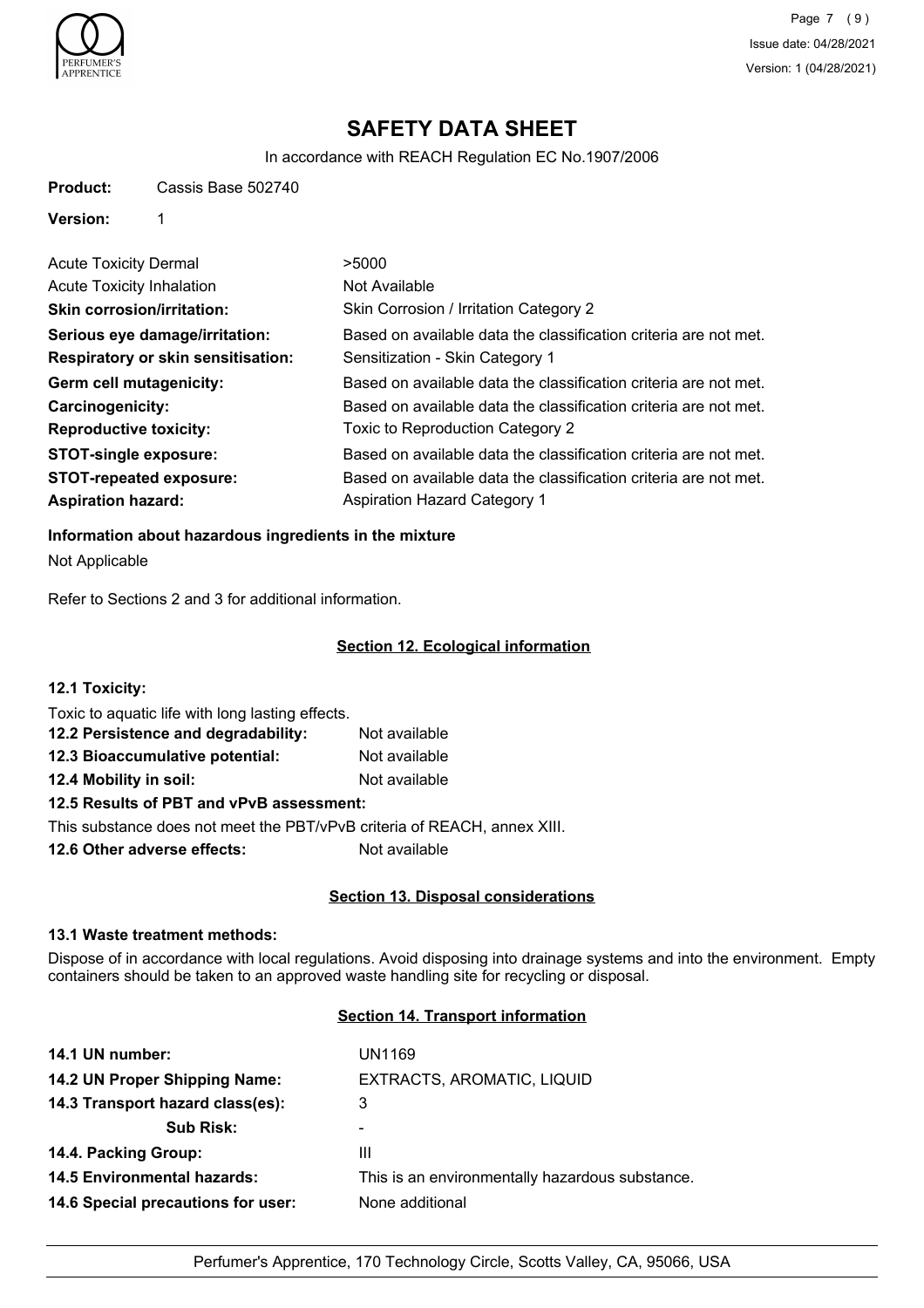

Page 8 (9) Issue date: 04/28/2021 Version: 1 (04/28/2021)

# **SAFETY DATA SHEET**

In accordance with REACH Regulation EC No.1907/2006

**Product:** Cassis Base 502740

**Version:** 1

## **14.7 Transport in bulk according to Annex II of MARPOL73/78 and the IBC Code:**

Not applicable

## **Section 15. Regulatory information**

**15.1 Safety, health and environmental regulations/legislation specific for the substance or mixture** None additional

## **15.2 Chemical Safety Assessment**

A Chemical Safety Assessment has not been carried out for this product.

| <b>Section 16. Other information</b> |                                                              |  |
|--------------------------------------|--------------------------------------------------------------|--|
| <b>Concentration % Limits:</b>       | EH C2=15.15% EH C3=1.52% SCI 2=42.55% SS 1=6.67% AH 1=62.50% |  |
| <b>Total Fractional Values:</b>      | EH C2=6.60 EH C3=66.00 SCI 2=2.35 SS 1=15.00 AH 1=1.60       |  |

**Key to revisions:**

Not applicable

#### **Key to abbreviations:**

| <b>Abbreviation</b> | <b>Meaning</b>                                                            |
|---------------------|---------------------------------------------------------------------------|
| Aquatic Acute 1     | Hazardous to the Aquatic Environment - Acute Hazard Category 1            |
| Aquatic Chronic 1   | Hazardous to the Aquatic Environment - Long-term Hazard Category 1        |
| Aquatic Chronic 2   | Hazardous to the Aquatic Environment - Long-term Hazard Category 2        |
| Asp. Tox 1          | <b>Aspiration Hazard Category 1</b>                                       |
| Eye Irrit. 2        | Eye Damage / Irritation Category 2                                        |
| Flam. Liq. 3        | Flammable Liquid, Hazard Category 3                                       |
| H226                | Flammable liquid and vapour.                                              |
| H304                | May be fatal if swallowed and enters airways.                             |
| H315                | Causes skin irritation.                                                   |
| H317                | May cause an allergic skin reaction.                                      |
| H319                | Causes serious eye irritation.                                            |
| H361                | Suspected of damaging fertility or the unborn child (exposure route).     |
| H410                | Very toxic to aquatic life with long lasting effects.                     |
| H411                | Toxic to aquatic life with long lasting effects.                          |
| P202                | Do not handle until all safety precautions have been read and understood. |
| P210                | Keep away from heat, sparks, open flames and hot surfaces. - No smoking.  |
| P233                | Keep container tightly closed.                                            |
| P240                | Ground/bond container and receiving equipment.                            |
| P241                | Use explosion-proof electrical, ventilating and lighting equipment.       |
| P242                | Use only non-sparking tools.                                              |
| P243                | Take precautionary measures against static discharge.                     |
| P261                | Avoid breathing vapour or dust.                                           |
| P264                | Wash hands and other contacted skin thoroughly after handling.            |